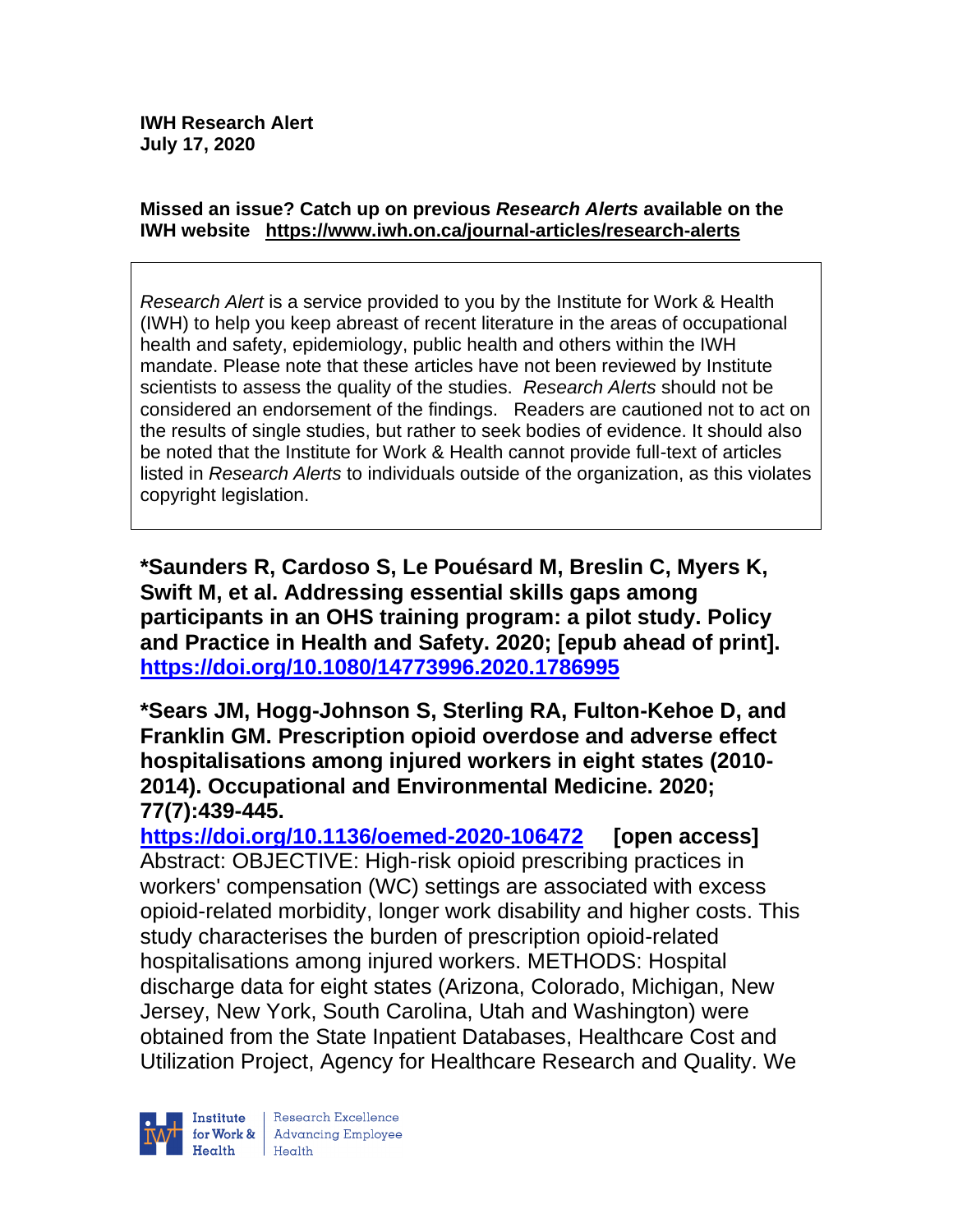calculated 5-year (2010-2014) average annual rates of prescription opioid overdose/adverse effect (AE) hospitalisations. Injured workers were identified using payer (WC) and external cause codes. RESULTS: State-level average annual prescription opioid overdose/AE hospitalisation rates ranged from 0.3 to 1.2 per 100 000 employed workers. Rates for workers aged 65 years old were two to six times the overall rates. Among those hospitalised with prescription opioid overdose/AEs, injured workers were more likely than other inpatients to have a low back disorder diagnosis, and less likely to have an opioid dependence/abuse or cancer diagnosis, or a fatal outcome. Averaged across states, WC was the primary expected payer for <1% of prescription opioid overdose/AE hospitalisations vs 6% of injury hospitalisations. CONCLUSIONS: Population-based estimates of prescription opioid morbidity are almost nonexistent for injured workers; this study begins to fill that gap. Rates for injured workers increased markedly with age but were low relative to inpatients overall. Research is needed to assess whether WC as payer adequately identifies work-related opioid morbidity for surveillance purposes, and to further quantify the burden of prescription opioid-related morbidity

#### **Bartoll X and Ramos R. Working hour mismatch, job quality, and mental well-being across the EU28: a multilevel approach. International Archives of Occupational and Environmental Health. 2020; 93(6):733-745.**

**<https://doi.org/10.1007/s00420-020-01529-2> [open access]** Abstract: Objective: We aim to estimate the association between working hour mismatches and mental well-being. We also investigate the confounding and moderating role of job quality in this association. Methods: We use cross-sectional data from the European Working Conditions Survey of 2015 in the analysis. The sample includes 9345 male and 10,998 female employees in 28 countries. We run a multilevel linear regression accounting for the clustering of countries with mental well-being assessed by the World Health Organization Index. We compute mismatches in working hours as the difference between desired and actual hours of work, categorized as underemployed, unconstrained, and overemployed. The main dependent variable is the combination of these mismatches for each of the following working schedules:  $= 20$ ; 21-34; 35-40; 41-47; and  $=$ 

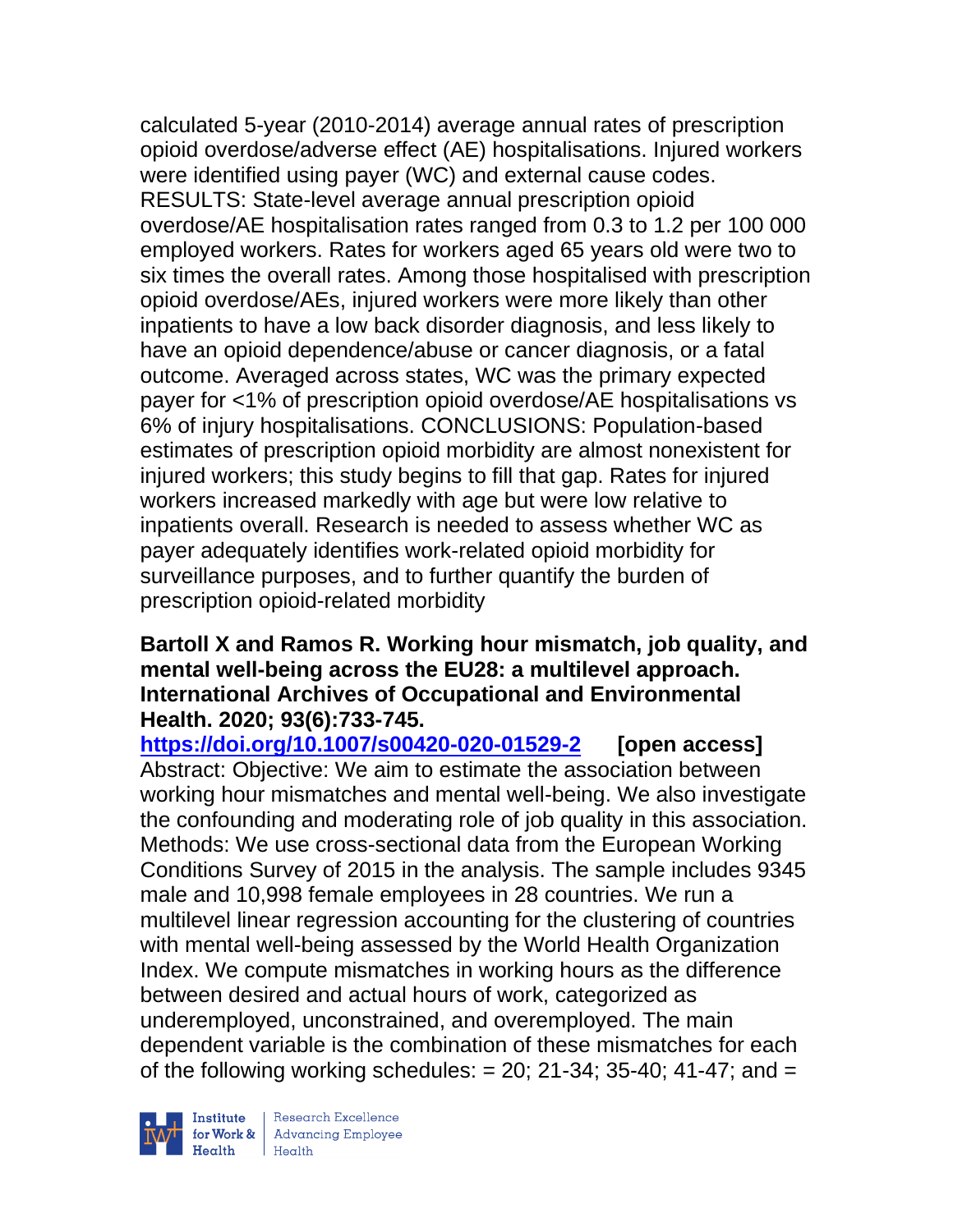48 h/week (h/w).Results: The adverse association of short and long hours with well-being is mostly attributable to mismatches in working hours (except for men in the 41-47 h/w group). Once we adjust for job quality, overemployed men = 48 h/w experience a reduction in mental well-being of - 5.2 (95 CI % - 7.04 to - 3.76) with respect to the unconstrained base category 35-40 h/w. Overemployed women experience a reduction in mental well-being ranging from - 4.94 (95 CI % - 6.54 to - 3.34) in the = 48 h/w schedule to - 11.11 (95 CI % -17.35 to  $-$  4.87) in the  $=$  20 h/w schedule. We observe a confounding role of job quality across most working hour schedules, but the interaction effects are modest. Conclusion: Employee control over working hours is associated with mental well-being with differences by gender. Labour policies aimed at promoting flexibility on the employee side could be favoured to improve workers' mental wellbeing.

**Castellucci H, Viviani C, Arezes P, Molenbroek JFM, Martinez M, Aparici V, et al. Applied anthropometry for common industrial settings design: working and ideal manual handling heights. International Journal of Industrial Ergonomics. 2020; 78:102963. <https://doi.org/10.1016/j.ergon.2020.102963>** 

**Donovan M, Khan A, and Johnston V. The contribution of onsite physiotherapy to an integrated model for managing work injuries: a follow up study. Journal of Occupational Rehabilitation. 2020; [epub ahead of print].**

**<https://doi.org/10.1007/s10926-020-09911-0> [open access]** Abstract: Purpose As part of an integrated system to manage work injuries, some organisations utilise the skills of an onsite physiotherapist. Onsite physiotherapy can provide benefits for the workers and organisation when delivered as part of an early intervention injury prevention program (IPP) at a poultry meat processing plant. However, once established, the sustainability of this service on work injury and compensation outcomes without ongoing physiotherapy contribution is unknown. Methods Through analysis of two large secondary datasets of workplace injuries and compensation claims, outcome measures of injury rates, cost per workers' compensation claim and duration of work absence were compared over a 36-month period where onsite physiotherapy contributed to the

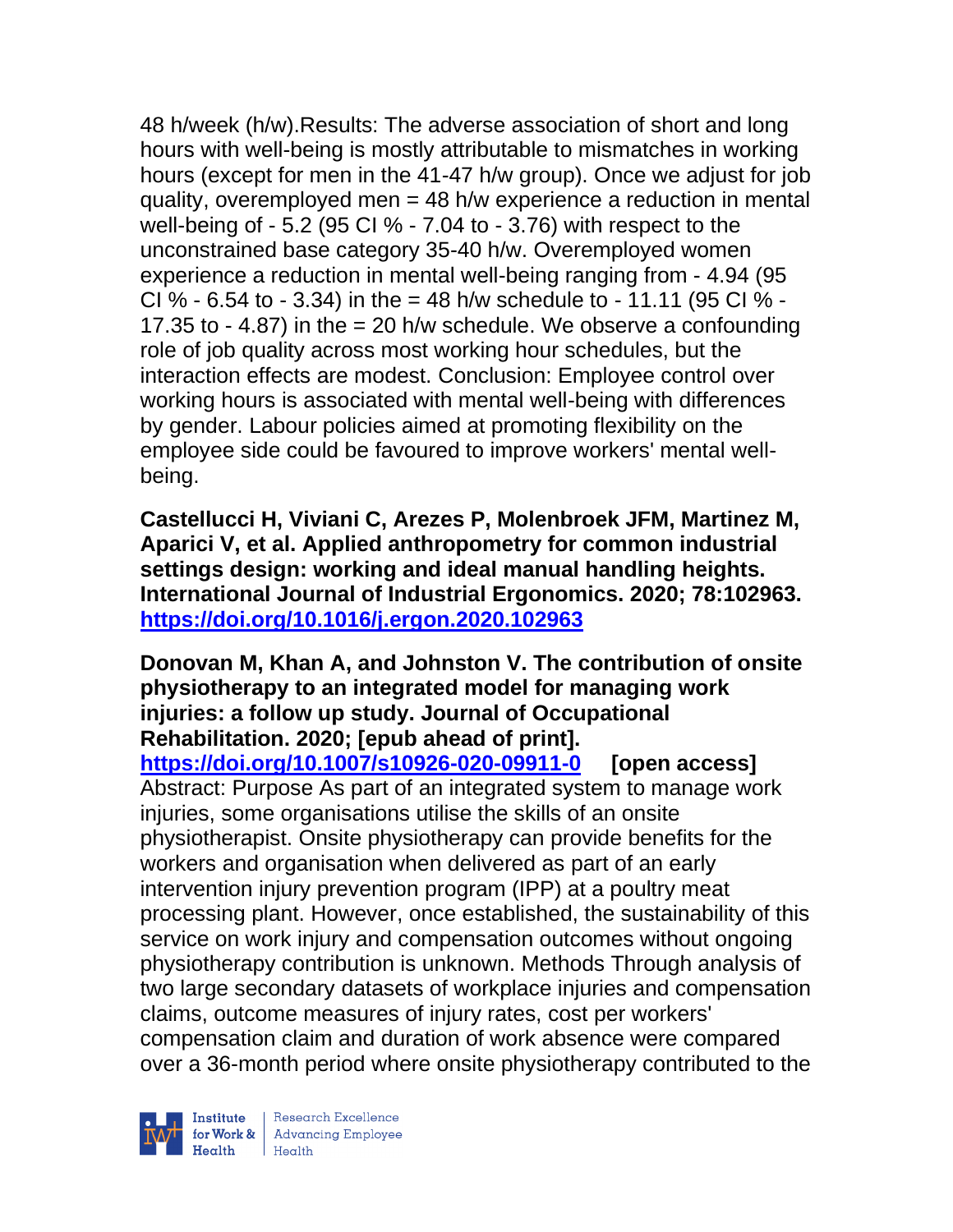IPP and was later removed. Results 3951 injuries and their 781 resultant compensation claims were analysed within a 36-month analysis period. A small but non-significant rise in injury rates and duration of work absence was associated with the removal of onsite physiotherapy. There was also a shift towards more compensations claims with work absence after physiotherapy was removed. However, there was a significant reduction in adjusted mean costs per claim of \$847 for all injury types (p<0.001) and \$930 for musculoskeletal disorders (p<0.001) after the removal of onsite physiotherapy. Conclusions Once an IPP was embedded within an organisation, onsite physiotherapy services were able to be discharged without significantly and negatively impacting demonstrated benefits and injury outcomes. There was also cost savings to the insurer through reduced mean claim costs and to the employer by not funding the onsite physiotherapy service

**Gismervik SÃ, Aasdahl L, Vasseljen O, Fors EA, Rise MB, Johnsen R, et al. Inpatient multimodal occupational rehabilitation reduces sickness absence among individuals with musculoskeletal and common mental health disorders: a randomized clinical trial. Scandinavian Journal of Work, Environment & Health. 2020; 46(4):364-372. <https://doi.org/10.5271/sjweh.3882> [open access]** Abstract: Objectives This study aimed to investigate whether inpatient multimodal occupational rehabilitation (I-MORE) reduces sickness absence (SA) more than outpatient acceptance and commitment therapy (O-ACT) among individuals with musculoskeletal and mental health disorders. Methods Individuals on sick leave (2-12 months) due to musculoskeletal or common mental health disorders were randomized to I-MORE (N=86) or O-ACT (N=80). I-MORE lasted 3.5 weeks in which participants stayed at the rehabilitation center. I-MORE included ACT, physical exercise, work-related problem solving and creating a return to work plan. O-ACT consisted mainly of 6 weekly 2.5 hour group-ACT sessions. We assessed the primary outcome cumulative SA within 6 and 12 months with national registrydata. Secondary outcomes were time to sustainable return to work and self-reported health outcomes assessed by questionnaires. Results SA did not differ between the interventions at 6 months, but after one year individuals in I-MORE had 32 fewer SA days compared

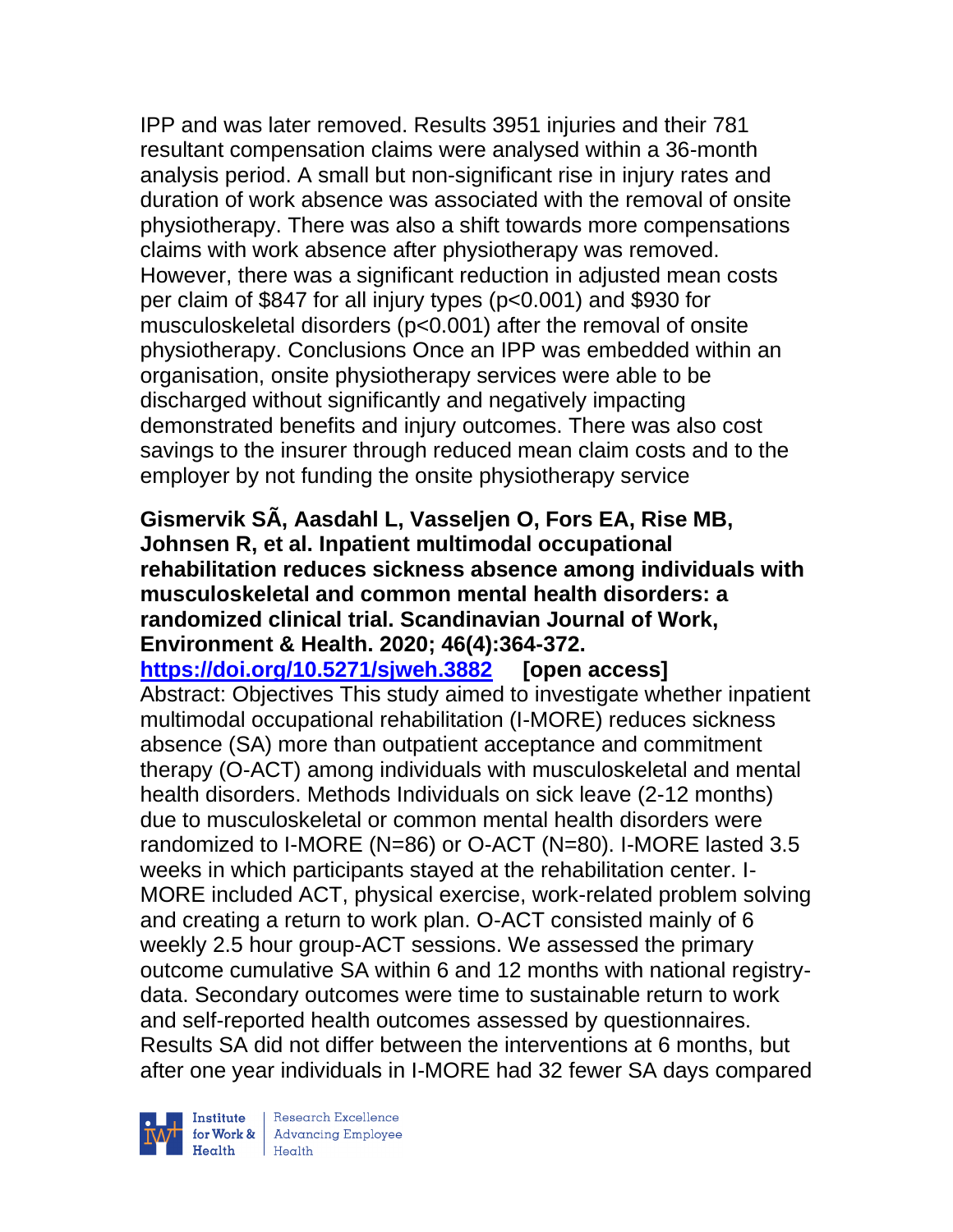to O-ACT (median 85 [interquartile range 33-149] versus 117 [interquartile range 59-189)], P=0.034). The hazard ratio for sustainable return to work was 1.9 (95% confidence interval 1.2-3.0) in favor of I-MORE. There were no clinically meaningful betweengroup differences in self-reported health outcomes. Conclusions Among individuals on long-term SA due to musculoskeletal and common mental health disorders, a 3.5-week I-MORE program reduced SA compared with 6 weekly sessions of O-ACT in the year after inclusion. Studies with longer follow-up and economic evaluations should be performed

### **Holm LW, Bohman T, Lekander M, Magnusson C, and Skillgate E. Risk of transition from occasional neck/back pain to longduration activity limiting neck/back pain: a cohort study on the influence of poor work ability and sleep disturbances in the working population in Stockholm County. BMJ Open. 2020; 10(6):e033946.**

**<https://doi.org/10.1136/bmjopen-2019-033946> [open access]** Abstract: Objectives: The prevalence of neck/back pain (NBP) is high worldwide. Limited number of studies have investigated workers with occasional NBP regarding the risk of developing long-duration activity limiting NBP (LNBP). The objectives were to assess (1) the effect of poor work ability and sleep disturbances in persons with occasional NBP on the risk of LNBP, and (2) the interaction effect of these exposures. Design: Cohort study based on three subsamples from the Stockholm Public Health Cohort. Settings: The working population in Stockholm County. Participants: Persons aged 18-60 years, reporting occasional NBP the past 6 months at baseline year 2010 (n=16 460).Measures: Work ability was assessed with items from the Work Ability Index, perceived mental and/or physical work ability. Sleep disturbances were self-reported current mild/severe disturbances. The outcome in year 2014 was reporting NBP the previous 6 months, occurring =couple of days per week and resulting in decreased work ability/restricted other daily activities. The additive effect of having both poor work ability and sleep disturbances was modelled with a dummy variable, including both exposures. Poisson log-linear regression was used to calculate risk ratios (RRs) and 95% CIs. Results: At follow-up, 9% had developed LNBP. Poor work ability and sleep disturbances were independent risk factors for LNBP;



 $\begin{tabular}{|l|} Institute & Research Excellence \\ \hline for Work & Advancing Employee \\ Health & Health \\ \end{tabular}$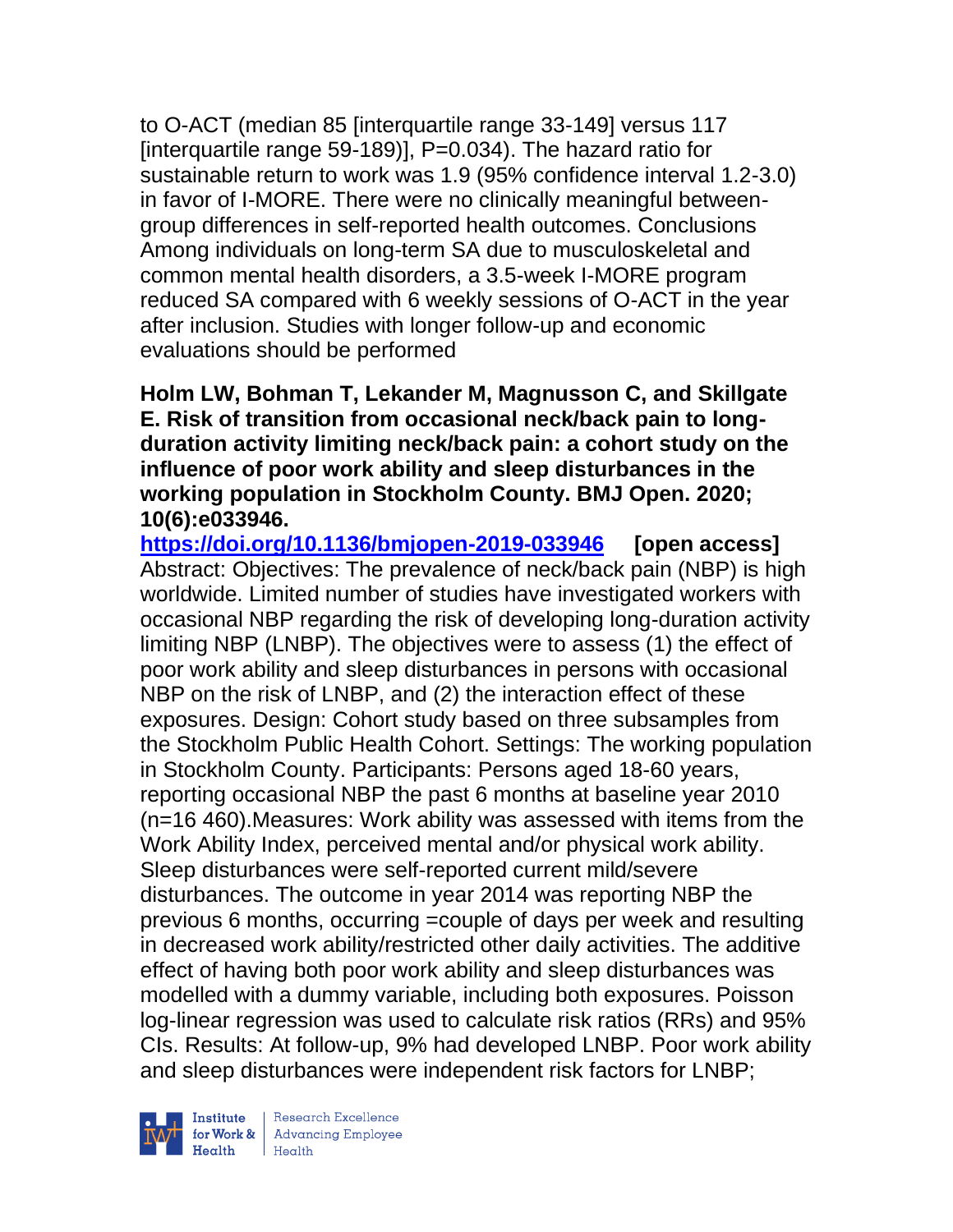adjusted RR 1.7 (95% CI: 1.4 to 2.0) and 1.4 (95% CI: 1.2 to 1.5), respectively. No additive interaction was observed. Conclusion: Workers with occasional NBP who have poor work ability and/or sleep disturbances are at risk of developing LNBP. Having both conditions does not exceed additive risk.

**Iavicoli S, Valenti A, Barillari C, Fortuna G, Boccuni V, Carnevale F, et al. Making the difference in occupational health: three original and significant cases presented at ICOH congresses in the 20th century. Safety and Health at Work. 2020; 11(2):215-221. <https://doi.org/10.1016/j.shaw.2020.03.004> [open access]** Abstract: BACKGROUND: The aim of this study is to illustrate the historical role of the International Commission on Occupational Health (ICOH) congresses as an arena where national and international occupational medicine can dialogue and as the first example of scientific transferability of the research and prevention results that have had such an impact on global public health. METHODS: We used the ICOH Heritage Repository, in which ICOH congress proceedings (from the first congress in Milan in 1906 to the last congress, held in Dublin in 2018), are organised in an orderly way, updated and easily accessible according to open access logic. RESULTS: We describe studies by three physicians who submitted significant scientific work to ICOH congresses, one on the battle against ancylostomiasis (Volante, 1906), the second (Quarelli, 1928) on carbon disulphide poisoning, and the third (Viola, 1969) on the carcinogenicity of vinyl chloride monomer. Priority is given to Italian cases, on account of the authors' obvious familiarity with the issues. CONCLUSION: The visibility offered in ICOH conferences and their published proceedings has boosted the international spread of their findings, contributing to the scientific transferability of the research results and influencing the development of policies and prevention interventions that have had a great impact on global public health

**Kar G and Hedge A. Effects of a sit-stand-walk intervention on musculoskeletal discomfort, productivity, and perceived physical and mental fatigue, for computer-based work. International Journal of Industrial Ergonomics. 2020; 78:102983. <https://doi.org/10.1016/j.ergon.2020.102983>** 



| Research Excellence for Work & Advancing Employee<br>Health Health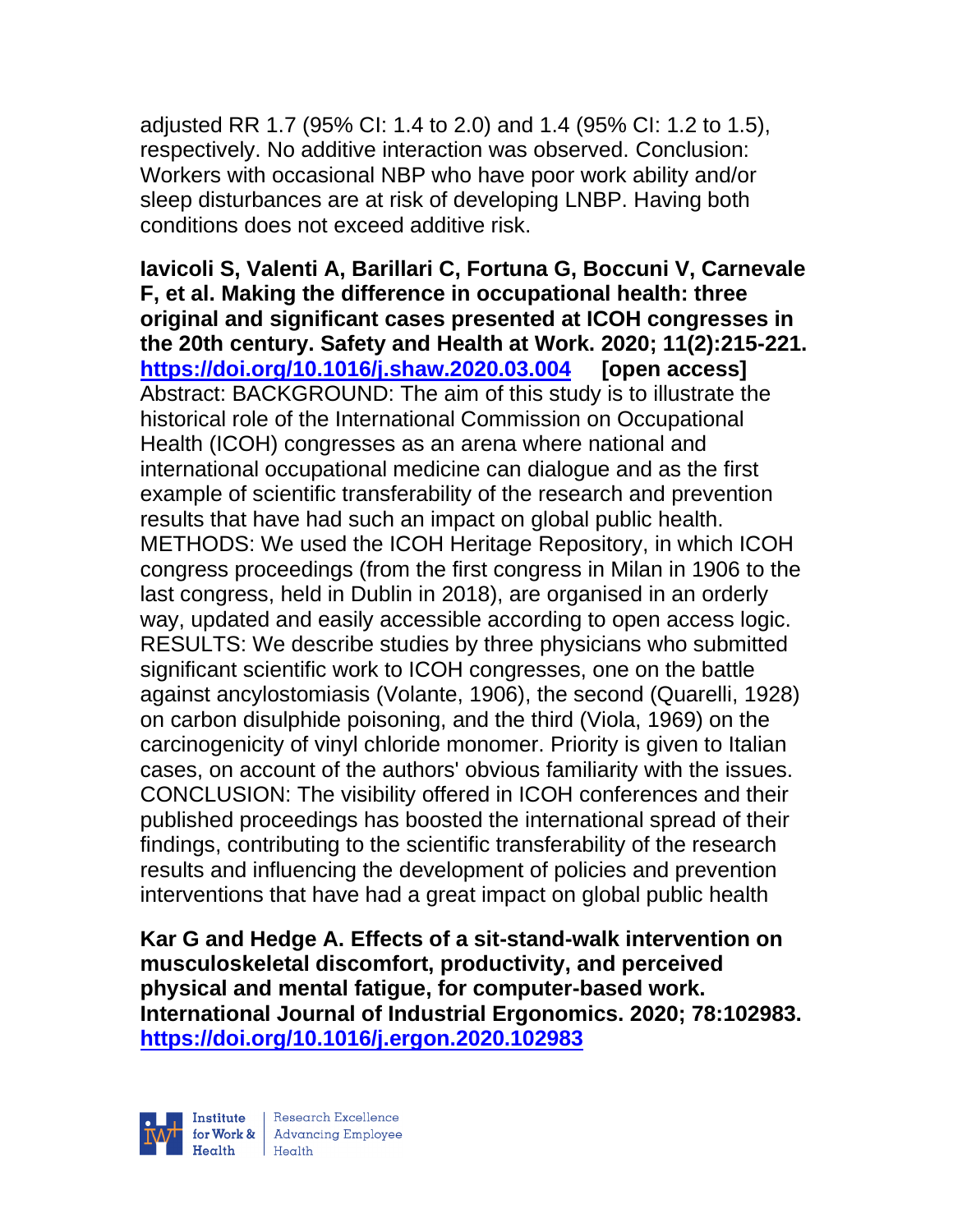#### **Kyron MJ, Rikkers W, O'Brien P, Bartlett J, and Lawrence D. Experiences of police and emergency services employees with workers' compensation claims for mental health issues. Journal of Occupational Rehabilitation. 2020; [epub ahead of print]. <https://doi.org/10.1007/s10926-020-09909-8>**

Abstract: Purpose To assess employees' experiences of the workers' compensation claim process for psychological trauma, stress or a mental health condition sustained during the course of work in the police and emergency services sector. Methods 14,868 employees (69.4% male, response rate=22%) from around Australia participated in Answering the Call: the Beyond Blue National Mental Health and Wellbeing Study of Police and Emergency Services, and were asked questions regarding their workers' compensation experiences for mental health reasons. Results 14% of all employees in police and emergency services organisations had made a workers' compensation claim for mental health reasons. Only 8.2% of employees making a claim had a positive experience (95% CI 6.6- 9.8) while 70.3% had a poor experience (95% CI 67.6-73.0). Twothirds of employees who had made a claim reported that the process was unsupportive and stressful, and over half reported that it had an overall negative impact on their recovery. Employees with poor overall support from their managers and those who perceived negative stigma about mental health in their workplace were more likely to report poor experiences. Conclusions The workers' compensation process is perceived negatively by most police and emergency services employees who have experience with it, and a majority found that it negatively impacted on their recovery. Ways to reform the system to better support employees experiencing significant functional impairments related to mental health issues should be urgently considered

**Robbins RB, Thiese MS, Ott U, Wood EM, Effiong A, Murtaugh M, et al. Metabolic syndrome in commercial truck drivers: prevalence, associated factors, and comparison with the general population. Journal of Occupational and Environmental Medicine. 2020; 62(7):453-459.** 

**<https://doi.org/10.1097/JOM.0000000000001863>** 

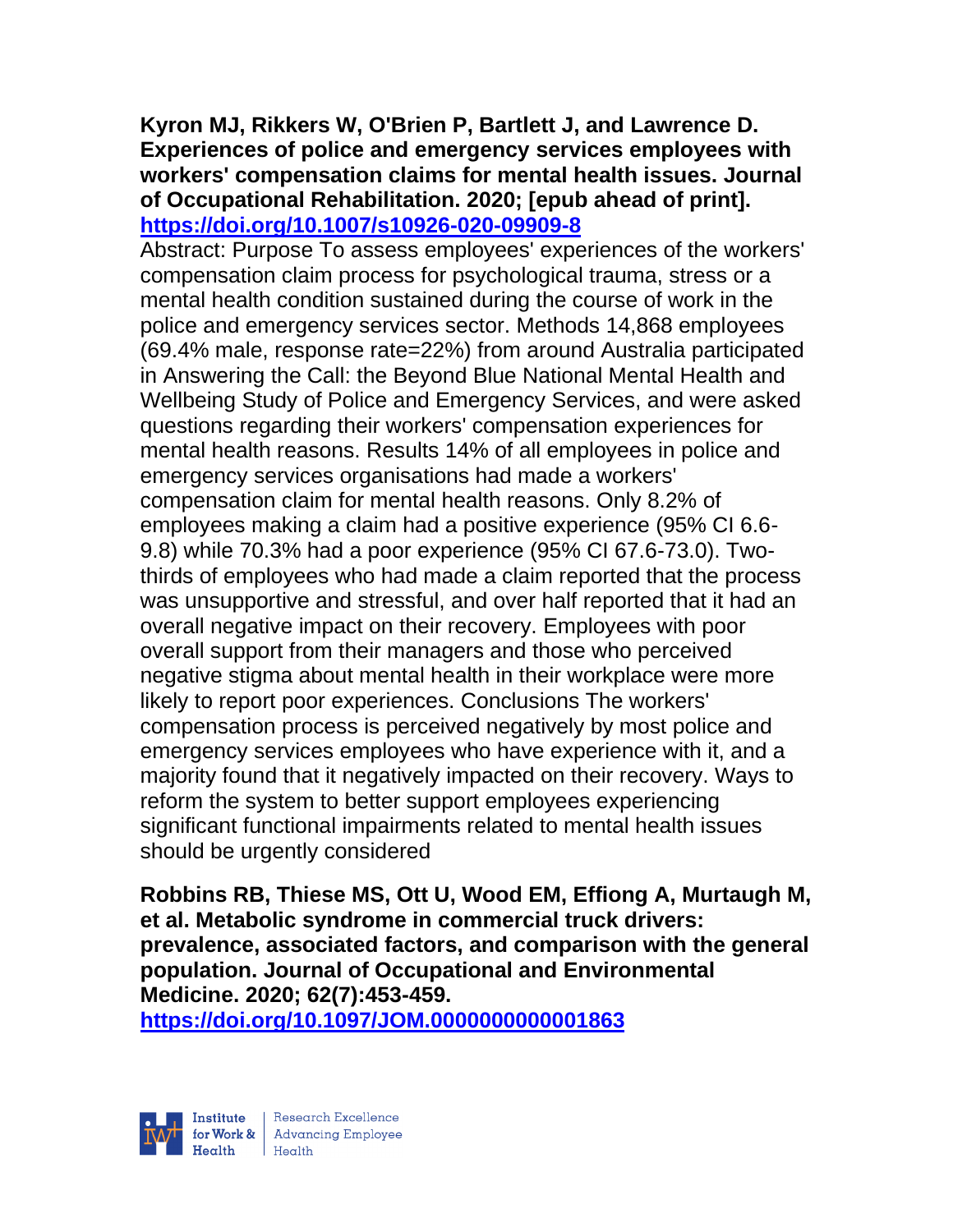#### **Scholten B, Kenny L, Duca RC, Pronk A, Santonen T, Galea KS, et al. Biomonitoring for occupational exposure to diisocyanates: a systematic review. Annals of Work Exposures and Health. 2020; 64(6):569-585.**

**<https://doi.org/10.1093/annweh/wxaa038> [open access]** Abstract: Diisocyanates are a group of chemicals that are widely used in occupational settings. They are known to induce various health effects, including skin- and respiratory tract sensitization resulting in allergic dermatitis and asthma. Exposure to diisocyanates has been studied in the past decades by using different types of biomonitoring markers and matrices. The aim of this review as part of the HBM4EU project was to assess: (i) which biomarkers and matrices have been used for biomonitoring diisocyanates and what are their strengths and limitations; (ii) what are (current) biomonitoring levels of the major diisocyanates (and metabolites) in workers; and (iii) to characterize potential research gaps. For this purpose we conducted a systematic literature search for the time period 2000-end 2018, thereby focussing on three types of diisocyanates which account for the vast majority of the total isocyanate market volume: hexamethylene diisocyanate (HDI), toluene diisocyanate (TDI), and 4,4' methylenediphenyl diisocyanate (MDI). A total of 28 publications were identified which fulfilled the review inclusion criteria. The majority of these studies (93%) investigated the corresponding diamines in either urine or plasma, but adducts have also been investigated by several research groups. Studies on HDI were mostly in the motor vehicle repair industry [with urinary hexamethylene diamine result ranging from 0.03 to 146.5 µmol mol-1 creatinine]. For TDI, there is mostly data on foam production [results for urinary toluene diamine ranging from ~0.01 to 97 µmol mol-1 creatinine] whereas the available MDI data are mainly from the polyurethane industry (results for methylenediphenyl diamine range from 0.01 to 32.7 µmol mol-1 creatinine). About half of the studies published were prior to 2010 hence might not reflect current workplace exposure. There is large variability within and between studies and across sectors which could be potentially explained by several factors including worker or workplace variability, short half-lives of biomarkers, and differences in sampling strategies and analytical techniques. We identified several research gaps which could further be taken into account when studying diisocyanates biomonitoring levels: (i) the development of

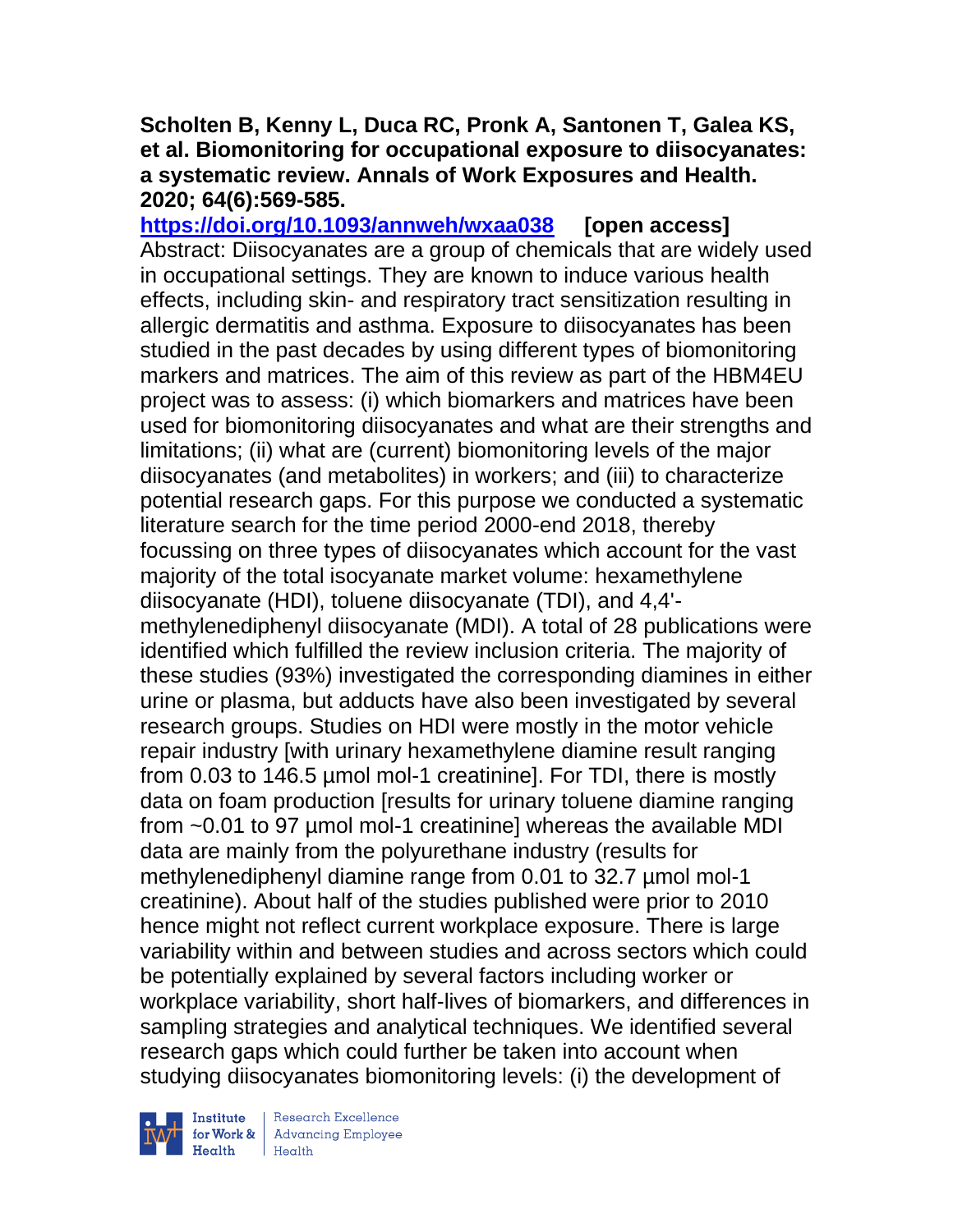specific biomarkers is promising (e.g. to study oligomers of HDI which have been largely neglected to date) but needs more research before they can be widely applied, (ii) since analytical methods differ between studies a more uniform approach would make comparisons between studies easier, and (iii) dermal absorption seems a possible exposure route and needs to be further investigated. The use of MDI, TDI, and HDI has been recently proposed to be restricted in the European Union unless specific conditions for workers' training and risk management measures apply. This review has highlighted the need for a harmonized approach to establishing a baseline against which the success of the restriction can be evaluated.

**Shaw WS, Main CJ, Findley PA, Collie A, Kristman VL, and Gross DP. Opening the workplace after COVID-19: what lessons can be learned from return-to-work research? Journal of Occupational Rehabilitation. 2020; [epub ahead of print]. <https://doi.org/10.1007/s10926-020-09908-9> [open access]**

**Sjoberg A, Pettersson-Stromback A, Sahlen KG, Lindholm L, and Norstrom F. The burden of high workload on the health-related quality of life among home care workers in Northern Sweden. International Archives of Occupational and Environmental Health. 2020; 93(6):747-764.** 

**<https://doi.org/10.1007/s00420-020-01530-9> [open access]** Abstract: OBJECTIVE: Previous studies have shown that high workload affects health negatively. However, studies are lacking among home care workers. The aim of this study is to examine the burden of perceived workload on health-related quality of life (HRQoL) among home care workers and to determine whether psychosocial factors modify such a relationship. METHODS: A crosssectional study was conducted in which 1162 (58% response rate) home care workers participated. The psychosocial factors were measured by QPSnordic. HRQoL was measured by EuroQol 5 dimensions, from which responses were translated into qualityadjusted life year scores (QALY). Propensity scores were used with absolute risk differences (RD). Stratified analysis was used to test the buffer hypothesis of the demand-control-support model. RESULTS: Personnel with a high workload had a statistically significant 0.035 lower QALY than personnel with a normal workload. This difference

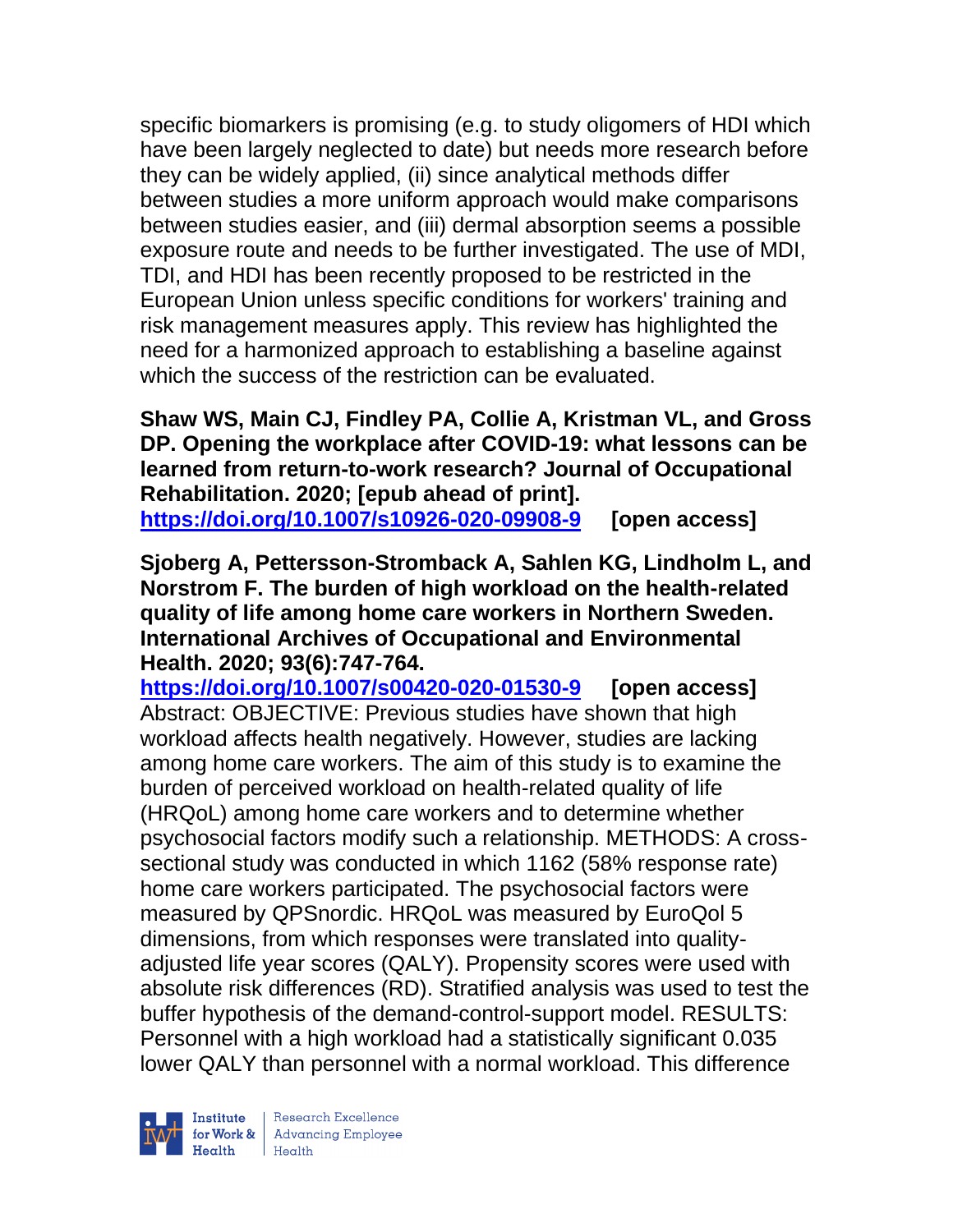was also statistically significant for the Visual Analogue Scale (RD 5.0) and the mobility (RD 0.033) and anxiety/depression scales (RD 0.20) dimensions of EQ-5D. For QALY, the effect of a high workload compared to a normal workload was higher, with low (RD 0.045, significant) compared with high (RD 0.015, non-significant) social support; while it was similar, and non-significant results, for low and high control. CONCLUSIONS: Our study shows that lowered work burden would be beneficial for home care personnel. Furthermore, our results suggest that interventions aimed at increasing social support could reduce work-related illness

# **Stokholm ZA, Erlandsen M, Schlunssen V, Basinas I, Bonde JP, Peters S, et al. A quantitative general population job exposure matrix for occupational noise exposure. Annals of Work Exposures and Health. 2020; 64(6):604-613.**

**<https://doi.org/10.1093/annweh/wxaa034>** 

Abstract: Occupational noise exposure is a known risk factor for hearing loss and also adverse cardiovascular effects have been suggested. A job exposure matrix (JEM) would enable studies of noise and health on a large scale. The objective of this study was to create a quantitative JEM for occupational noise exposure assessment of the general working population. Between 2001-2003 and 2009-2010, we recruited workers from companies within the 10 industries with the highest reporting of noise-induced hearing loss according to the Danish Working Environment Authority and in addition workers of financial services and children day care to optimize the range in exposure levels. We obtained 1343 personal occupational noise dosimeter measurements among 1140 workers representing 100 different jobs according to the Danish version of the International Standard Classification of Occupations 1988 (DISCO 88). Four experts used 35 of these jobs as benchmarks and rated noise levels for the remaining 337 jobs within DISCO 88. To estimate noise levels for all 372 jobs, we included expert ratings together with sex, age, occupational class, and calendar year as fixed effects, while job and worker were included as random effects in a linear mixed regression model. The fixed effects explained 40% of the total variance: 72% of the between-jobs variance, -6% of the betweenworkers variance and 4% of the within-worker variance. Modelled noise levels showed a monotonic increase with increasing expert

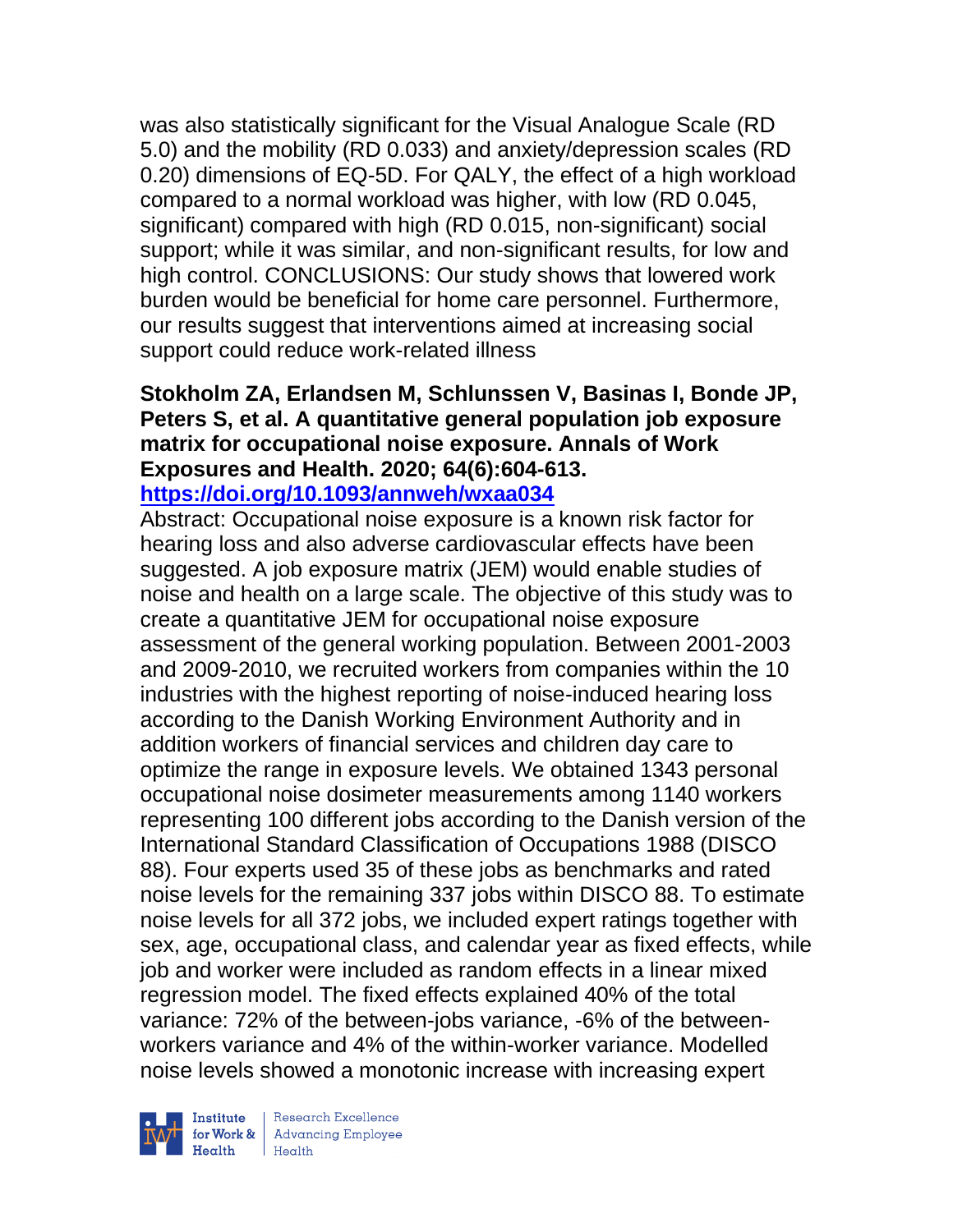score and a 20 dB difference between the highest and lowest exposed jobs. Based on the JEM estimates, metal wheel-grinders were among the highest and finance and sales professionals among the lowest exposed. This JEM of occupational noise exposure can be used to prioritize preventive efforts of occupational noise exposure and to provide quantitative estimates of contemporary exposure levels in epidemiological studies of health effects potentially associated with noise exposure

### **Thomee S, Osterberg K, Radman L, and Jakobsson K. Cognition and mental wellbeing after electrical accidents: a survey and a clinical study among Swedish male electricians. International Archives of Occupational and Environmental Health. 2020; 93(6):683-696.**

## **<https://doi.org/10.1007/s00420-020-01520-x>**

Abstract: Purpose: The purpose was to examine long-term consequences of exposure to electrical current passing through the body. We investigated (1) whether electricians after having experienced an electrical accident report more cognitive problems and lower mental wellbeing and (2) have objectively verifiable reduced cognitive function; and (3) which circumstances at the time of the accident affect long-term subjective cognitive function and mental wellbeing? Methods: A survey of male electricians who had experienced electrical accidents ( $n = 510$ ) and a clinical study in a subsample ( $n = 23$ ) who reported residual health problems was carried out. Both groups were examined regarding subjective cognitive function (Euroquest-9) and mental wellbeing (Symptom Checklist-90 subscales). The clinical study included neuropsychological tests of memory, attention, spatial function, and premorbid intellectual capacity. A matched control group was retrieved from reference data. Results: The survey participants reported more cognitive problems and lower mental wellbeing than referents. Of the examined circumstances, having experienced mortal fear at the time of the accident and health complaints, especially mental symptoms, for  $> 1$  week after the accident were the most significant risk factors for later subjective cognitive problems and lower mental wellbeing. The only statistically significant difference in neuropsychological tests was better performance in part of the memory tests by the clinical study group compared to the control



| Research Excellence for Work & Advancing Employee<br>Health Health